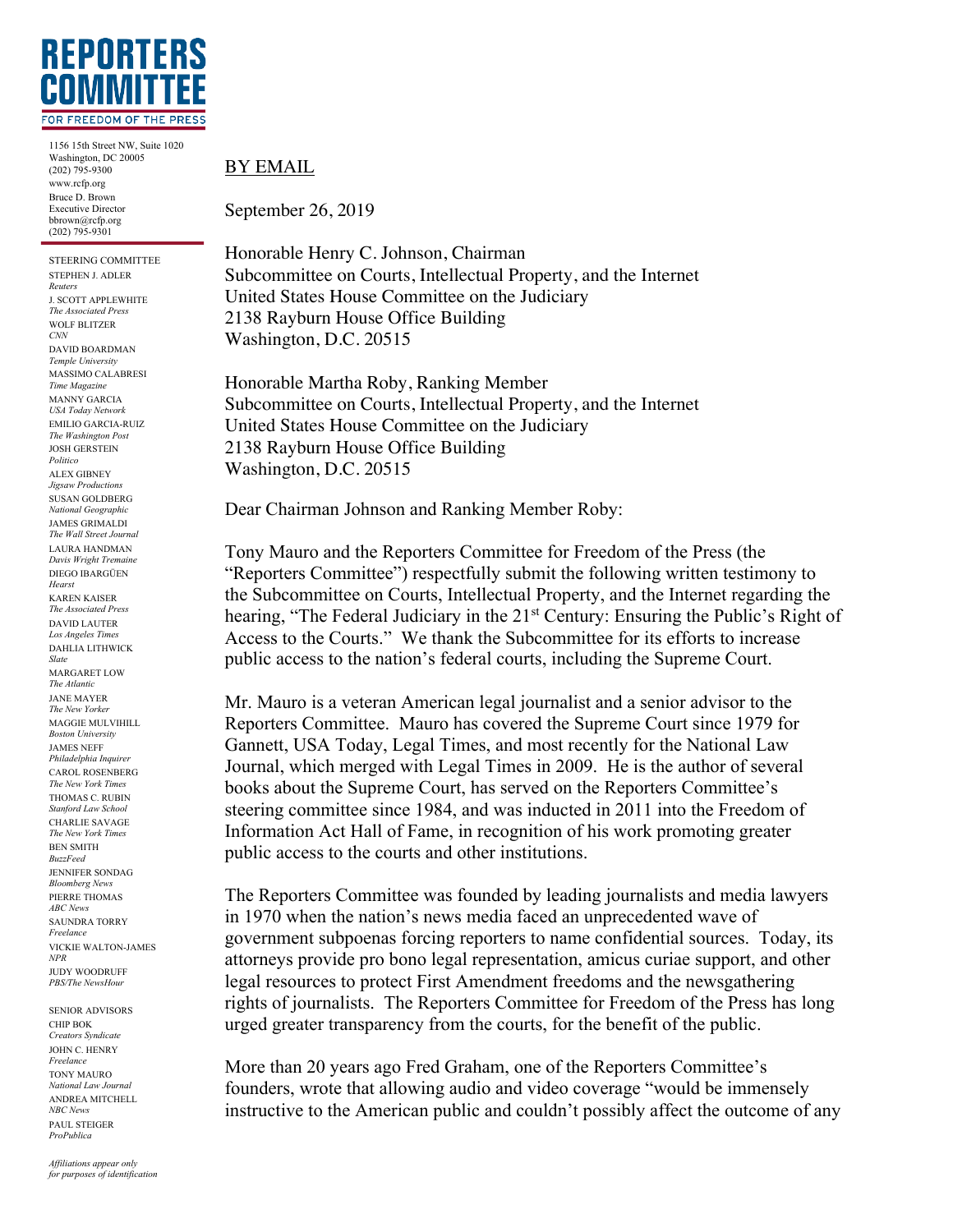case." Fred Graham, *Doing Justice With Cameras in the Courtroom*, Media Studies Journal: Covering the Courts, 32, 34 (Winter 1998). The need for greater public access to the courts through audio or video coverage has only increased in recent years. More than ever, the judicial branch has drawn intense public interest because of the importance of the cases it decides, taking a greater role in issues that affect the lives of all Americans while the other two branches are at loggerheads.

*Bush v. Gore*, 531 U.S. 98 (2000) (settling the 2001 presidential election), *National Federation of Independent Business v. Sebelius*, 567 U.S. 519 (2012) (finding the individual mandate in the Affordable Care Act constitutional), and *Obergefell v. Hodges*, 135 S.Ct. 2584 (2015) (holding due process guarantees right to marry for same-sex couples in same manner as opposite-sex couples) are among the landmark Supreme Court arguments that were not visible to the general public, except for the 200-plus spectators who were lucky enough to be seated in the courtroom. It simply makes no sense for the Court to deprive the public of access to these important and complex cases in the 21st century.

Lower federal courts have already taken major steps toward opening their proceedings to audio as well as video broadcast. According to a survey by Fix the Court, all 13 federal appeals courts allow for some form of audio broadcast of arguments, either on a simultaneous, same-day or delayed basis. *Judicial Wellness, Workplace Conduct and Broadcast Policies in Federal Appeals Courts*, Fix the Court, https://perma.cc/8PNG-BDAB (last updated June 3, 2019). Some courts have even allowed video streaming. High-profile appeals court cases, such as those related to the "travel ban" in 2017, were listened to by thousands of people who were able to understand both sides of the issue in a way that print or broadcast stories cannot fully convey. Similar access has become routine in state high courts, and studies have found that such coverage has had little or no negative impact on the judicial process. *Cameras in the Court Resource Guide*, Nat'l Ctr. for State Courts, https://perma.cc/WRW7-ZD3L (last updated Mar. 20, 2019); *see also* Kenneth Jost, *Cameras in the Courtroom*, CQ Researcher (Jan. 14, 2011), https://perma.cc/V69R-SUB5.

And yet, the Supreme Court persists in its refusal to allow video or live audio coverage of its proceedings and has only rarely permitted same-day audio to be released. As it stands now, the audio recordings of Supreme Court arguments are made public only on the Friday of the week in which they occur—too late for useful news coverage, because the arguments themselves take place only on Mondays, Tuesdays, or Wednesdays, with very rare exceptions.

Based on the justices' comments over the years, many factors appear to go into their decision to stave off the cameras and microphones. Part of it is exceptionalism—the belief that the Supreme Court is unique and need not follow the trends of lower courts. Justices also assert that oral arguments take place for the benefit of the justices, not as an educational tool for the general public. Justices also argue that oral arguments represent only a small and distorted part of the decision-making process. They worry also that allowing broadcast coverage would attract grandstanding lawyers and disruptive hecklers.

For instance, Chief Justice Roberts has said: "My judgment is that [cameras in the Supreme Court have] the potential of hurting the court." (2018); "The Supreme Court is different, not only